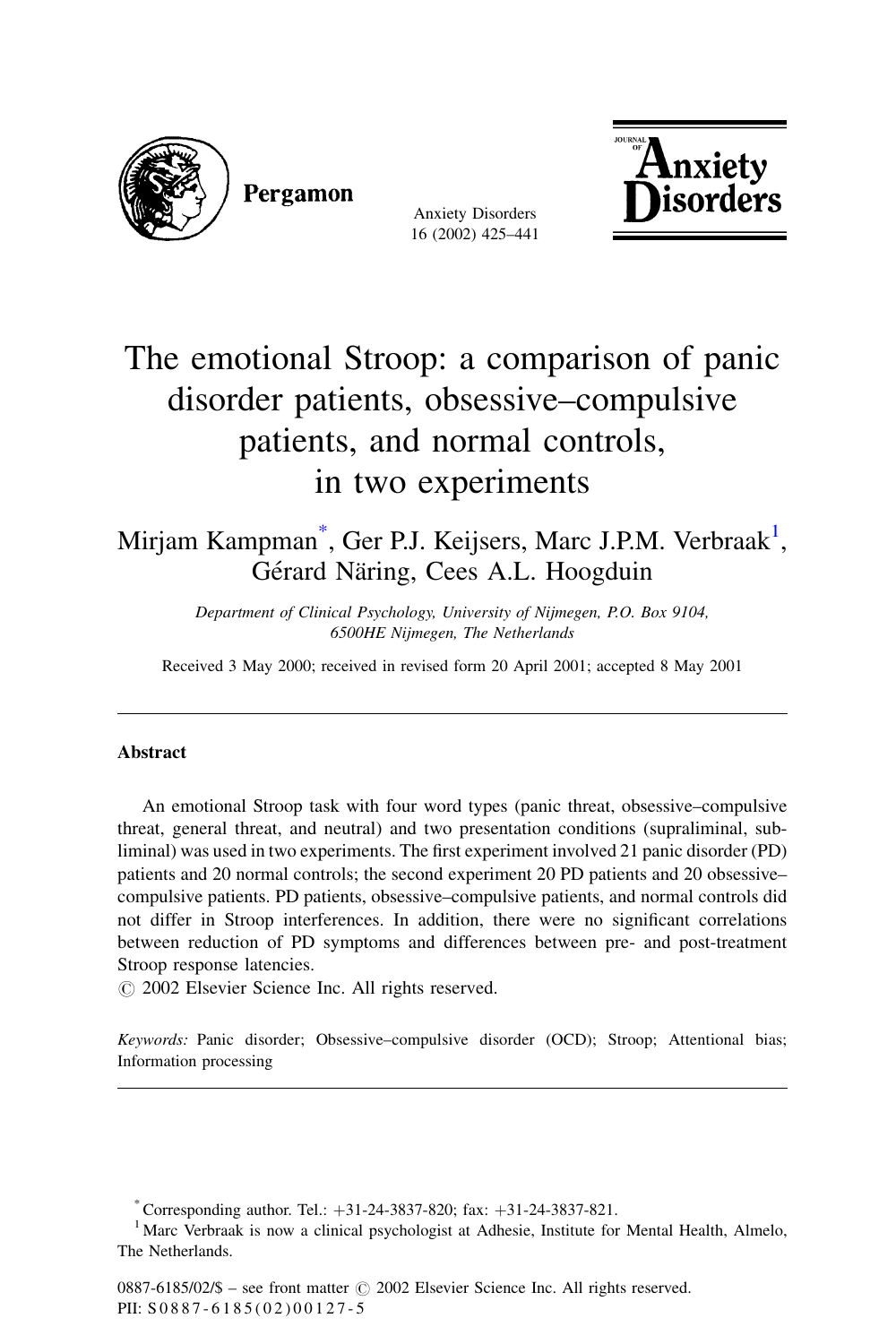## 1. Introduction

Recently, several studies have been published concerning disorder-specific attentional biases in automatic and strategic information processing of anxiety disorder patients, using the emotional Stroop paradigm (for a review see Williams, Mathews, & MacLeod, 1996). These studies investigated the hypothesis that anxiety disorder patients are sensitive to and preoccupied with stimuli in their environment that represent their anxious concerns, consciously and unconsciously. For example, when a panic patient gets presented, supraliminally or subliminally, a panic threat word like heart attack, it causes more interference in response latencies then when stimulated by a neutral word. In current cognitive models attentional bias is not viewed as merely a result of the disorder but rather as a part of its etiology and perseveration. Attentional bias is the shift in attention towards mood- or disorder-congruent stimuli according to some authors (Beck  $\&$ Clark, 1997; Beck, Emery, & Greenberg, 1985; Williams et al., 1996; Williams, Watts, MacLeod, & Mathews, 1997), or activation of mood-congruent semantic associative networks according to others (Bower, 1987; Williams et al., 1997), both in the early stages of information processing.

According to the above mentioned theories, longer response latencies when color-naming emotionally threatening words reflect this attentional bias. Still, other researchers believe that longer color-naming latencies indicate cognitive avoidance of emotionally valenced information in the later stages of information processing (de Ruiter & Brosschot, 1994).

With the computerized emotional Stroop task stimuli can be presented supraliminally and subliminally, enabling the detection of biases in information processing that requires consciousness or that not require consciousness. Table 1 gives an overview of previous studies on computerized emotional Stroop interference in obsessive–compulsive disorder (OCD) and panic disorder (PD).

The findings of these studies are rather inconclusive. In PD patients, only one study used subliminal stimuli to test whether conscious awareness of threat stimuli is a precondition for the occurrence of threat interference on the emotional Stroop. In this study, it was found that PD patients had longer response latencies in color-naming panic-related threat words (Lundh, Wikström, Westerlund, & Öst, 1999). In five studies that used supraliminal stimuli, PD patients had longer response latencies on general threat words and panic threat words, compared to neutral words (Lundh et al., 1999; Maidenberg, Chen, Craske, & Bystritsky, 1996; McNally, Riemann, & Kim, 1990; McNally et al., 1992, 1994). However, of these five studies only two found that longer latencies for general threat words and panic threat words compared to neutral words, statistically significant exceeded the response latencies of normal controls (Lundh et al., 1999; Maidenberg et al., 1996).

In OCD patients also, only one study tested whether conscious awareness of threat stimuli is a precondition for the occurrence of threat interference on the emotional Stroop task. The results of this study showed that the response latencies